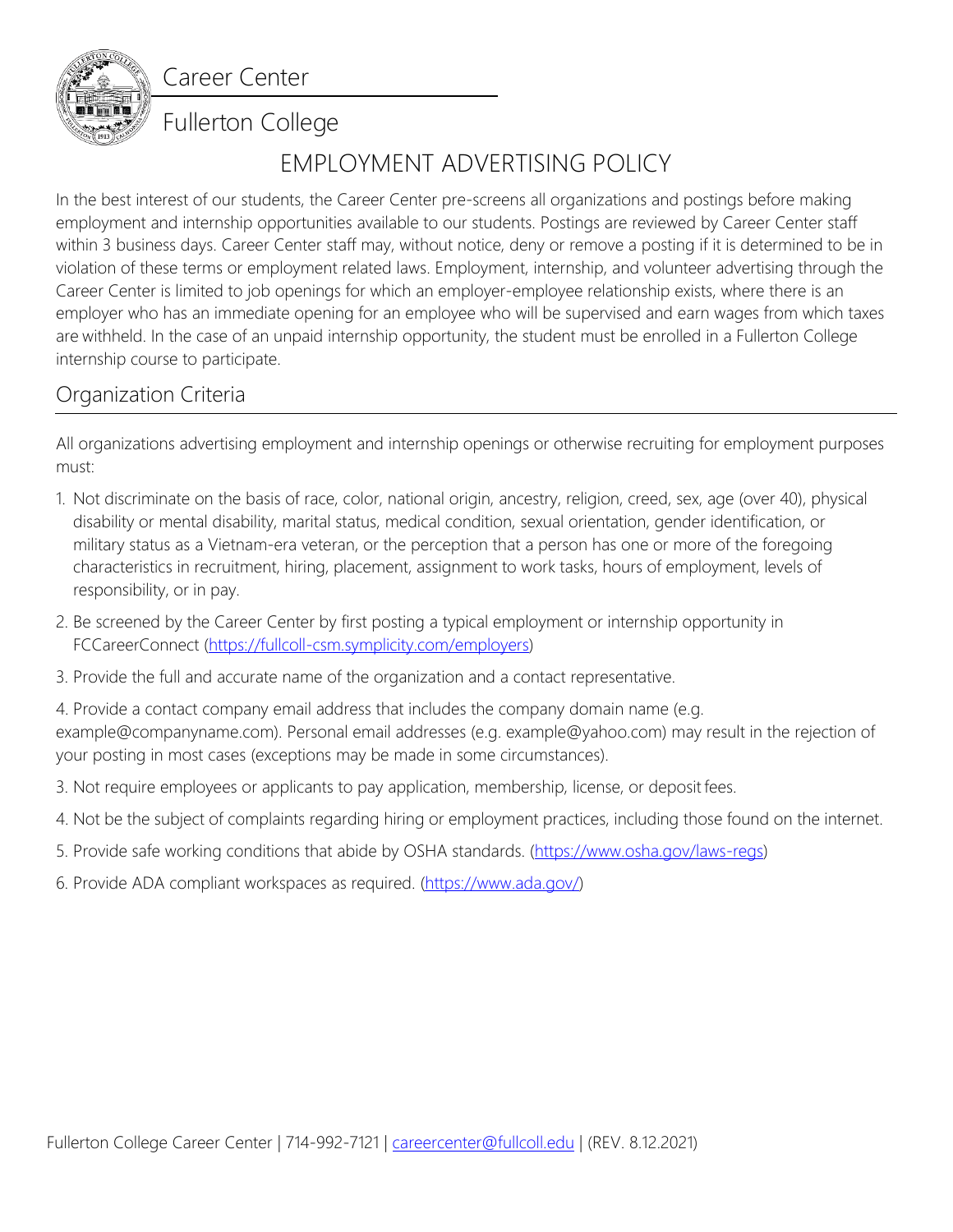### EMPLOYMENT ADVERTISING POLICY

### Posting Requirements

All postings must:

1. Provide a specific job title for the position being advertised.

2. Provide a job description, including the type of service to be rendered and/or product to be sold.

3. Indicate a physical regular location for the work being performed (work at employer's home not permitted).

• Exceptions may be made if the work from home is remote work where the employee and the student are working from their own homes. The student may not work from the employer's home.

4. Indicate a definite hourly wage, salary, or rate of pay (postings that only state: depends on experience, competitive, commission, negotiable, to be determined, etc., will be approved at the discretion of a Career Center team member).

5. Not require actions or behaviors which would violate the North Orange County Community College District Standards of Student Conduct and Discipline (BP 5500), available at [https://www.nocccd.edu/files/5500bpfinalrevisedc-staff11-26-14\\_000\\_87769.pdf.](https://www.nocccd.edu/files/5500bpfinalrevisedc-staff11-26-14_000_87769.pdf)

Postings will be denied or removed if:

1. No response is provided when asked for clarification within 5 business days of inquiry.

2. We receive complaints about the hiring or other employment practices of an organization.

3. The employment practices appear to be discriminatory, unless supported by a federal or state law or by a bona fide occupational qualification. Hard-copy posting is not permitted at Fullerton College without an approval from Student Affairs (714) 992-7095. Employment opportunities may only be posted online via FCCareerConnect career services management portal.

All jobs are posted at the discretion of the Fullerton College Career Center.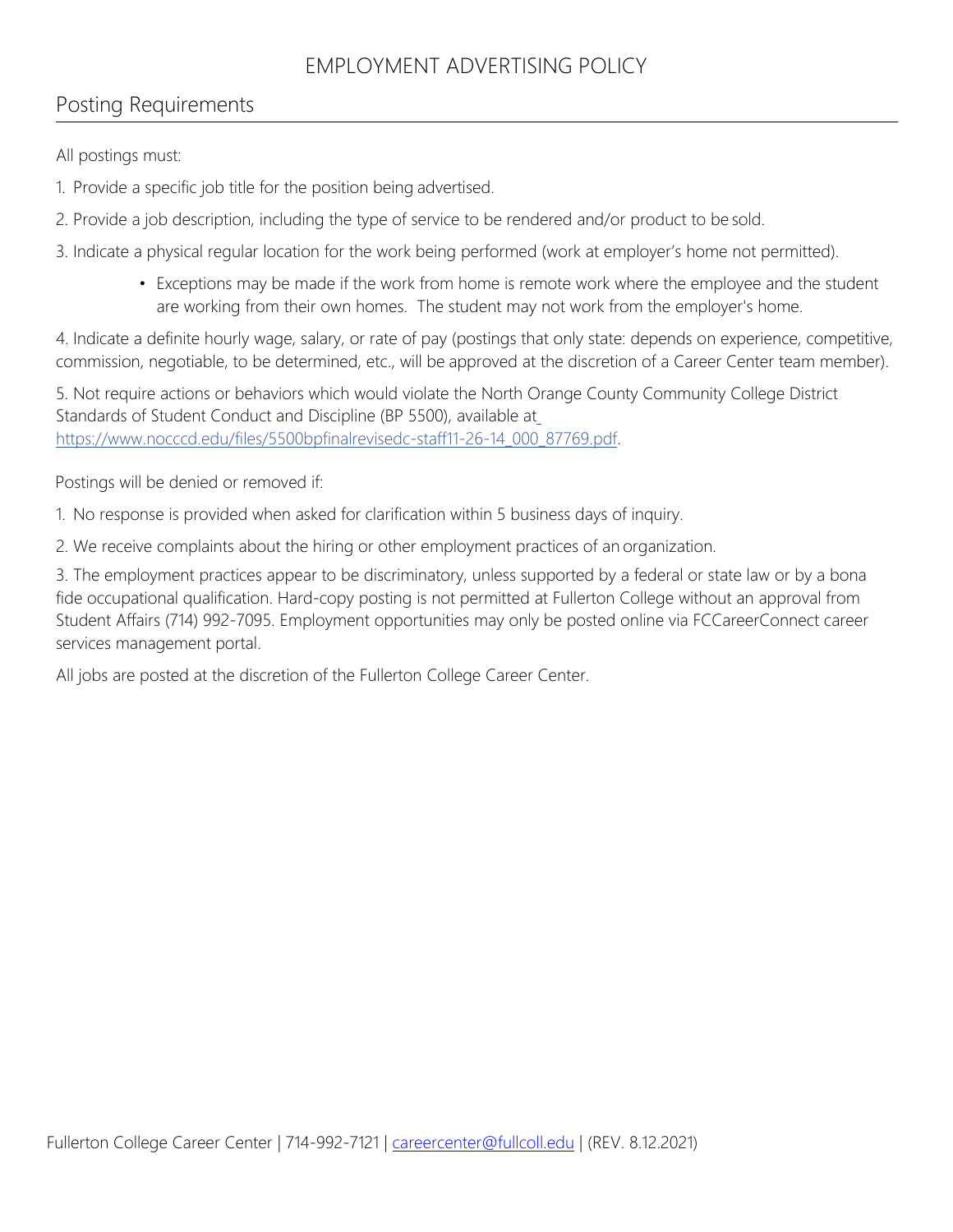### EMPLOYMENT ADVERTISING POLICY

#### Military Recruitment

In accordance with the Solomon Amendment, access to the campus and to students for the purpose of military recruitment will be granted to military personnel that is at least equal in quality and scope to the access to the campus and to students that is provided to any employer.

#### Personal Employment Opportunities

Personal employment services are limited to tutoring or day care. This type of work is an integral component of Fullerton College's involvement in the development of the communities we serve. The Organization Criteria and Posting Requirements must be met.

#### Volunteer Opportunities

In an effort to strengthen our communities and enrich lives in the world around us, Fullerton College advertises volunteer opportunities. Policies that require the posting of a pay rate will be waived for such advertisements under the condition that all other Posting Requirements are met.

#### Internships and Externships

Opportunities labeled as "internships" or "externships" must include details of the specific objectives that will be learned or observed through the practical experience. Unpaid internships must adhere to the six criteria set forth by the U.S. Department of Labor [\(http://www.dol.gov/whd/regs/compliance/whdfs71.htm\)](http://www.dol.gov/whd/regs/compliance/whdfs71.htm).

#### Political Campaign Recruitment

Per California Government Codes 8314 and 82015, the recruitment or coordination of campaign activities of campaign volunteers/employees on behalf of a candidate constitutes a use of public resources for a campaign activity and is not permitted through the Career Center.

#### Employment Agencies

An employment agency or other entities that recruit and refer job-seekers to other employers may post job openings as long as they meet all Organization Criteria and Posting Requirements. Posting must specifically state: *"This position is listed by a private employment agency. The agency is not the legal employer; it is recruiting for the actual legal employer. No fees will be charged to the job applicant.*"

#### Self-Employment and Independent Contractors

Any opportunity for a person to manage their own business prospect, whether referred to as entrepreneurship, affiliation, self-employment, or independent contracting, does not constitute an "employer-employee" relationship as defined by these policies. Therefore, advertisements and recruitment for such opportunities are not permitted.

#### Career Development Events

Participation in career development events, such as job fairs, class presentations, and special recruitment activities, will be limited to organizations that meet and adhere to the terms of this Employment Advertising Policy.